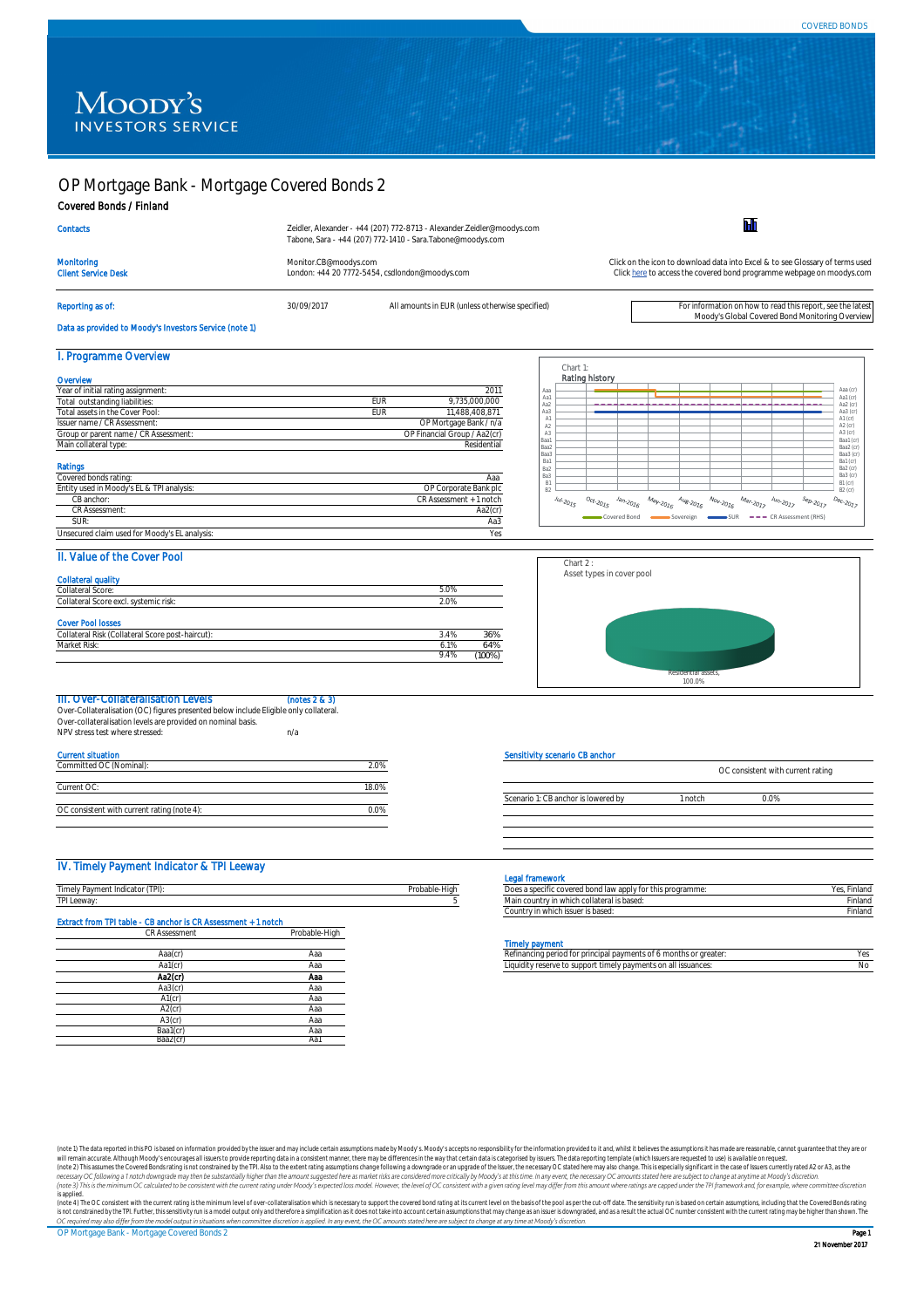## V. Asset Liability Profile

| Interest Rate & Duration Mismatch (note 5 |  |  |
|-------------------------------------------|--|--|
|-------------------------------------------|--|--|

| Fixed rate assets in the cover pool:  |           | Interest rate swap(s) in the Cover Pool:       |    |
|---------------------------------------|-----------|------------------------------------------------|----|
| Fixed rate covered bonds outstanding: | 99.0%     | Intra-group interest rate swap(s) provider(s): | ぃ  |
| WAL of outstanding covered bonds:     | year:     | Currency swap(s) in the Cover Pool:            | No |
| WAL of the cover pool:                | 6.6 years | Intra-group currency swap(s) provider(s):      | No |

#### **Swap Arrangements**

| Interest rate swap(s) in the Cover Pool:       | Yes |
|------------------------------------------------|-----|
| Intra-group interest rate swap(s) provider(s): | Yes |
| Currency swap(s) in the Cover Pool:            | No. |
| Intra-group currency swap(s) provider(s):      | No  |

## VI. Performance Evolution

This publication does not announce a credit rating action. For any credit ratings referenced in this publication, please see the ratings tab on the issuer/entity page on www.moodys.com for the most updated credit rating action information and rating history.

OP Mortgage Bank - Mortgage Covered Bonds 2



*(note 5) This assumes no prepayment.* (note 6) Based on principal flows only. Assumptions include no prepayments, principal collections limited to the portion of assets that make up the amount of the liabilities plus committed OC, no further CB issuance and no *(note 7) Assumptions include no prepayment, no swap in place in Cover Pool and no further CB issuance.*





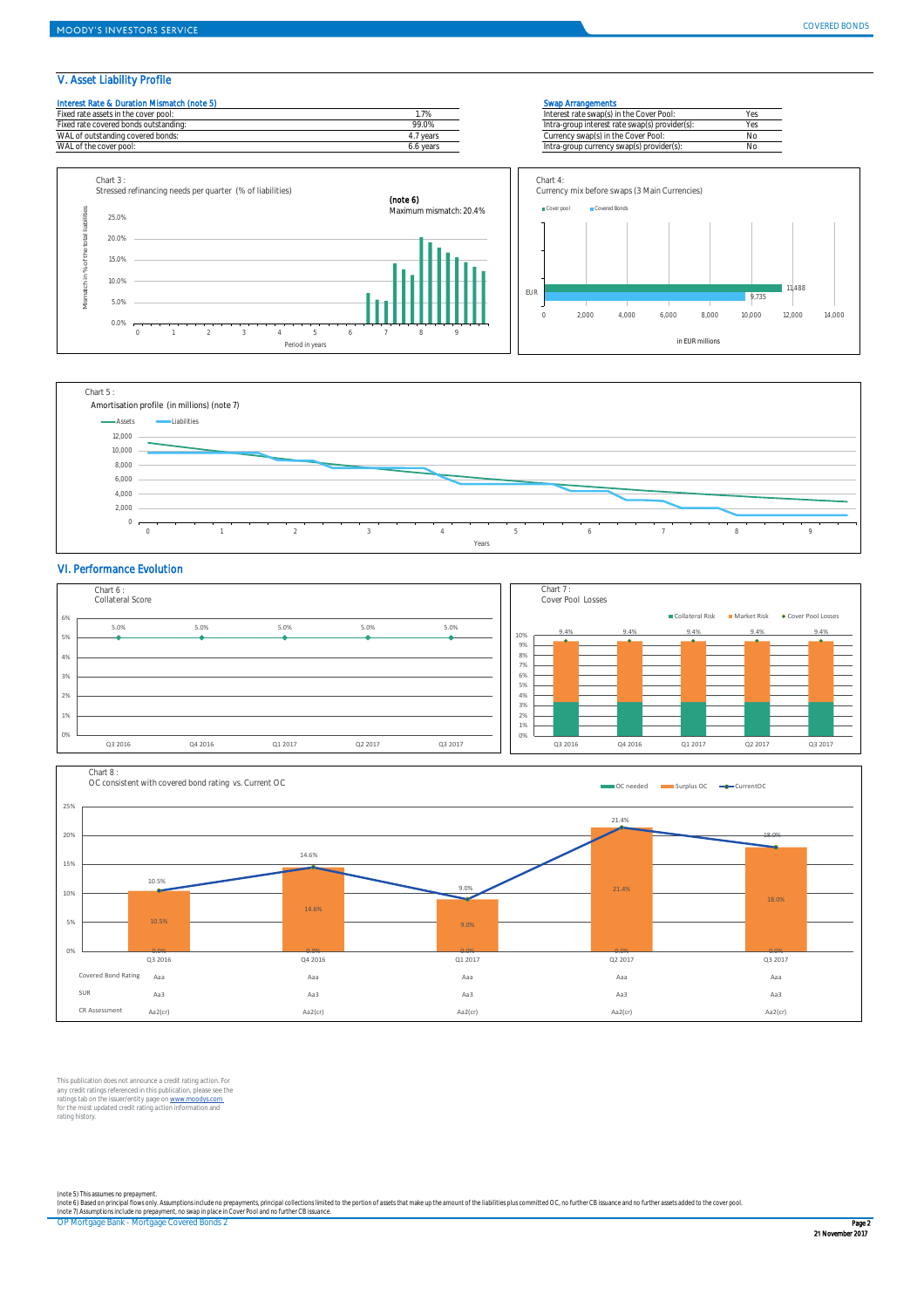## VII. Cover Pool Information - Residential Assets

| Asset type:           | Residential   | Loans with an external quarantee in addition to a mortgage: | n/a     |
|-----------------------|---------------|-------------------------------------------------------------|---------|
| Asset balance:        | 1,488,408,871 | Interest only Loans:                                        | 0.0%    |
| Average Ioan balance: | 50,693        | Loans for second homes / Vacation:                          | 0.1%    |
| Number of loans:      | 226,625       | Buy to let loans / Non owner occupied properties:           | $0.0\%$ |
| Number of borrowers:  | 282,273       | Limited income verified:                                    | $0.0\%$ |
| Number of properties: | 235,236       | Adverse credit characteristics (**)                         | $0.0\%$ |

|                       |       | Loans in arrears ( $\geq$ 2 months - $\lt$ 6 months): | 0.0% |
|-----------------------|-------|-------------------------------------------------------|------|
| <b>Details on LTV</b> |       | < 12months):<br>Loans in arrears ( $\geq 6$ months -  | 0.0% |
| WA unindexed LTV (*)  | 49.0% | Loans in arrears ( $\geq$ 12 months):                 | 0.0% |
| WA indexed LTV:       | 13.0% | Loans in a foreclosure procedure:                     | 0.0% |

#### **Multi-Family Properties**

| WA unindexed LTV (*): | 49.0%        |
|-----------------------|--------------|
| WA indexed LTV:       | 43.0%        |
| Valuation type:       | Market Value |
| LTV threshold:        | 70.0%        |
| Junior ranks:         | n/c          |
| Prior ranks:          | 0.0%         |

| ∵rank<br>IIOL |        | OODEL ATIVES:<br>teriani - 1<br>JUSILI! I<br>N 1 1<br>-UVVIIGU I<br>∟∪∪ | $\cdots$ |
|---------------|--------|-------------------------------------------------------------------------|----------|
| Prior ranks   | V.V /L | Othe<br>amily loans i<br>TADE OF IAIT                                   | 1/2      |

*n/d: information not disclosed by Issuer*

| Asset type:                    | Residential    | Loans with an external guarantee in addition to a mortgage: | $n/\varepsilon$ |
|--------------------------------|----------------|-------------------------------------------------------------|-----------------|
| Asset balance:                 | 11,488,408,871 | Interest only Loans:                                        | 0.0%            |
| Average Ioan balance:          | 50,693         | Loans for second homes / Vacation:                          | 0.1%            |
| Number of Ioans:               | 226,625        | Buy to let loans / Non owner occupied properties:           | 0.0%            |
| Number of borrowers:           | 282,273        | Limited income verified:                                    | 0.0%            |
| Number of properties:          | 235,236        | Adverse credit characteristics (**):                        | 0.0%            |
| WA remaining term (in months): | 149            |                                                             |                 |
| WA seasoning (in months):      |                | Performance                                                 |                 |

*n/a: information not applicable*

#### Overview Specific Loan and Borrower characteristics

OP Mortgage Bank - Mortgage Covered Bonds 2

*(note \*) may be based on property value at time of origination or further advance or borrower refinancing.*

*(note \*\*) Typically borrowers with a previous personal bankruptcy or borrowers with record of court claims against them at time of origination. (note \*\*\*) This "other" type refers to loans directly to Housing Cooperatives and to Landlords of Multi-Family properties (not included in Buy to Let).*

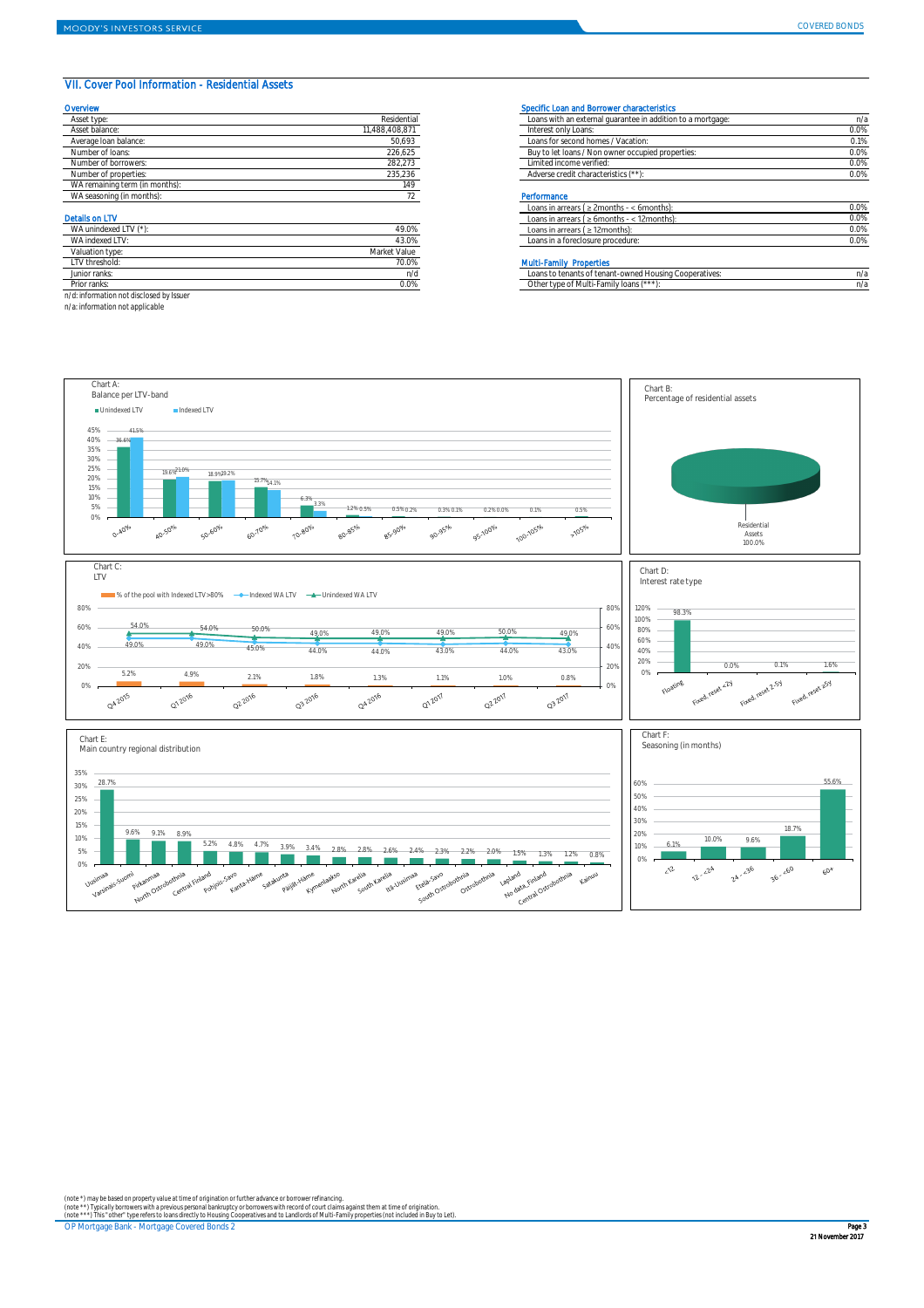# VIII. Swap Information

## IX. Liabilities Information: Last 50 Issuances

| <b>SIN</b>   | <b>Series</b><br><b>Number</b> | <b>Currency</b> | Outstanding<br>Amount | <b>Issuance</b><br>Date | Expected<br>Maturity | <b>Legal Final</b><br><b>Maturity</b> | <b>Interest Rate</b> | Coupon | Principal<br>Payment |
|--------------|--------------------------------|-----------------|-----------------------|-------------------------|----------------------|---------------------------------------|----------------------|--------|----------------------|
| XS1626141698 | 2017 KV2 CB2                   | EUR             | 1,000,000,000         | 07/06/2017              | 07/06/2021           | 07/06/2028                            | Fixed rate           | 0.750% | <b>BULLE</b>         |
| XS1576693110 | 2017 KV1 CB1                   | <u>:</u> UR     | 1,000,000,000         | 13/03/2017              | 13/03/2024           | 13/03/2025                            | Fixed rate           | 0.250% | <b>BULLE</b>         |
| XS1408380803 | 2016 KV1 CB1                   | EUR             | 250,000,000           | 11/05/2016              | 11/05/2023           | 11/05/2024                            | Fixed rate           | 0.250% | <b>BULLE</b>         |
| XS1324085569 | 2015 KV3 CB2                   | EUR             | ,250,000,000          | 23/11/2015              | 23/11/2020           | 23/11/2021                            | Fixed rate           | 0.250% | <b>BULLE</b>         |

|                       | Type          | <b>Notional Amount</b> | Collateral trigger | Replacement Trigger |
|-----------------------|---------------|------------------------|--------------------|---------------------|
| Counterparty<br>Total | Total         | 16,585,284,609         |                    |                     |
|                       | Currency      | and the control of     |                    |                     |
|                       | Interest rate | 16,585,284,609         |                    |                     |
| OP Corporate Bank plc | Subtotal      | 16,585,284,609         |                    |                     |
|                       | Currency      | $\sim 10^{-1}$         |                    |                     |
|                       | Interest rate | 16,585,284,609         | A3                 | No                  |
|                       |               |                        |                    |                     |
|                       |               |                        |                    |                     |
|                       |               |                        |                    |                     |
|                       |               |                        |                    |                     |
|                       |               |                        |                    |                     |
|                       |               |                        |                    |                     |
|                       |               |                        |                    |                     |
|                       |               |                        |                    |                     |
|                       |               |                        |                    |                     |
|                       |               |                        |                    |                     |
|                       |               |                        |                    |                     |
|                       |               |                        |                    |                     |
|                       |               |                        |                    |                     |
|                       |               |                        |                    |                     |
|                       |               |                        |                    |                     |
|                       |               |                        |                    |                     |
|                       |               |                        |                    |                     |
|                       |               |                        |                    |                     |
|                       |               |                        |                    |                     |
|                       |               |                        |                    |                     |
|                       |               |                        |                    |                     |
|                       |               |                        |                    |                     |
|                       |               |                        |                    |                     |
|                       |               |                        |                    |                     |
|                       |               |                        |                    |                     |
|                       |               |                        |                    |                     |
|                       |               |                        |                    |                     |
|                       |               |                        |                    |                     |
|                       |               |                        |                    |                     |
|                       |               |                        |                    |                     |

| XS1285892870  | 2015 KV2 CB1  | <b>EUR</b> | 1,000,000,000 | 04/09/2015 | 04/09/2022 | 04/09/2023 | Fixed rate    | 0.625%                    | <b>BULLE</b>  |
|---------------|---------------|------------|---------------|------------|------------|------------|---------------|---------------------------|---------------|
| XS1238995713  | 2015 KV1 PP1  | <b>EUR</b> | 20,000,000    | 27/05/2015 | 27/05/2020 | 27/05/2021 | Fixed rate    | 0.250%                    | <b>BULLET</b> |
| XS1144844583  | 2014 KV3 CB3  | <b>EUR</b> | 1,000,000,000 | 28/11/2014 | 28/11/2024 | 28/11/2025 | Fixed rate    | 1.000%                    | <b>BULLET</b> |
| XS1076088001  | 2014 KV2 CB2  | <b>EUR</b> | 1,000,000,000 | 11/06/2014 | 11/06/2019 | 11/06/2020 | Fixed rate    | 0.750%                    | <b>BULLET</b> |
| XS1045726699  | 2014 KV1 CB1  | EUR        | 1,000,000,000 | 17/03/2014 | 17/03/2021 | 17/03/2022 | Fixed rate    | 1.500%                    | <b>BULLET</b> |
| XS0866595738  | 2012 KV6 PP4  | <b>EUR</b> | 50,000,000    | 18/12/2012 | 18/12/2018 | 18/12/2019 | Floating rate | EURIBOR 3 month $+28$ bps | <b>BULLET</b> |
| XS0866671695  | 2012 KV5 PP3  | EUR        | 50,000,000    | 18/12/2012 | 18/12/2018 | 18/12/2019 | Floating rate | EURIBOR 3 month $+28$ bps | <b>BULLET</b> |
| <b>NSV1-6</b> | 2012 KV4 RCB1 | <b>EUR</b> | 115,000,000   | 12/11/2012 | 12/11/2024 | 12/11/2024 | Fixed rate    | 2.157%                    | <b>BULLE</b>  |
| XS0646202407  | 2011 KV2 CB2  | <b>EUR</b> | 1,000,000,000 | 11/07/2011 | 11/07/2018 | 11/07/2019 | Fixed rate    | 3.500%                    | <b>BULLET</b> |